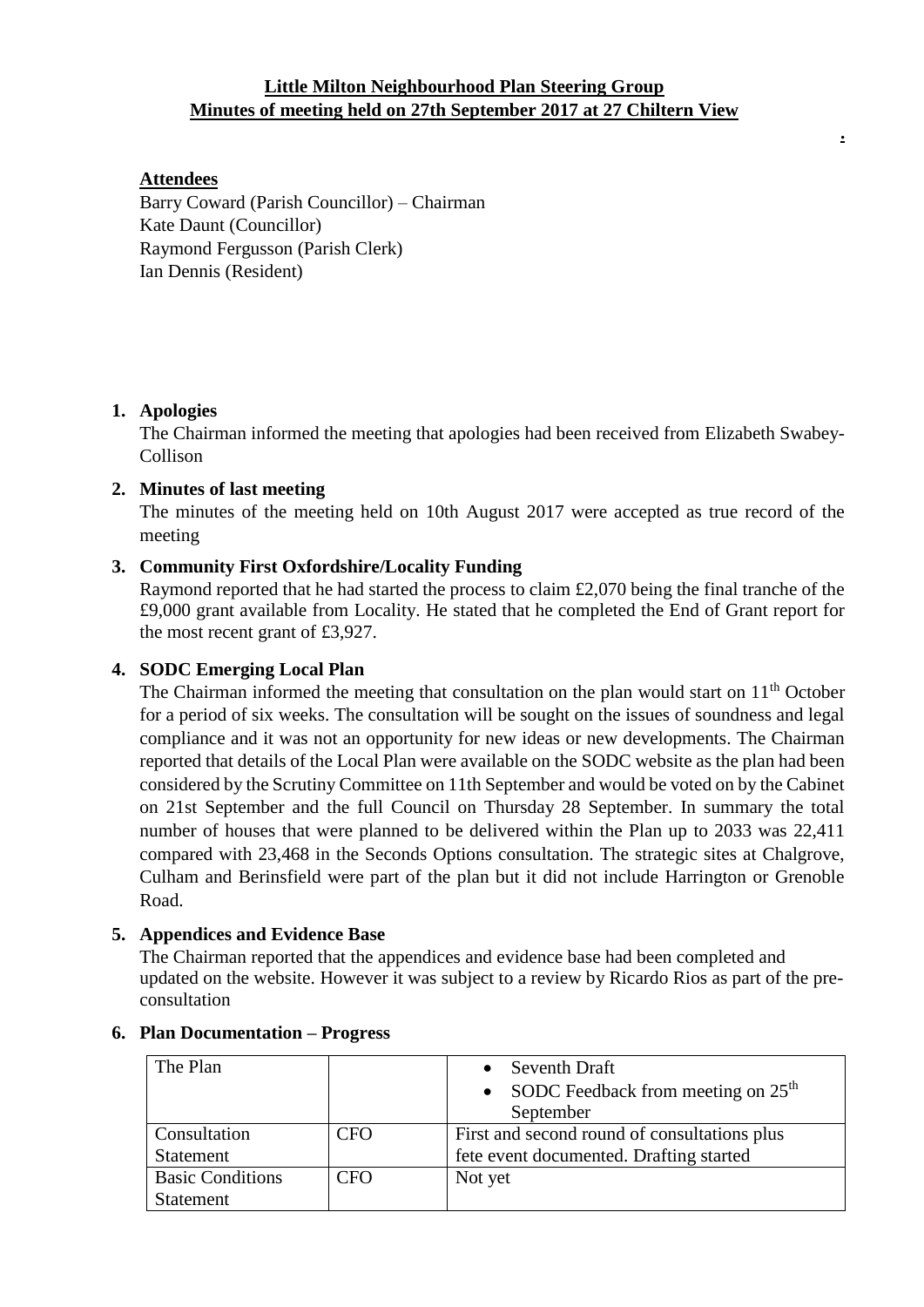#### **Plan Production Schedule**

The Chairman requested that the meeting considered the outcome of the meeting that he and Raymond had with Ricardo Rios on Tuesday 26<sup>th</sup> September before reviewing the Plan Production Schedule. The Chairman reported that Ricardo had been very complimentary on the thoroughness and quality of the draft plan and the evidence base. The Chairman explained that since the publication of the ministerial statement by Gavin Barwell in December 2016 and the government White Paper published in February 2017 that confirmed the Government's intentions to tackle issues such as neighbourhood plans being undermined and communities being left vulnerable to speculative applications and unplanned growth in places where the local planning authority did not have a five-year housing land supply, had led SODC to strongly recommend that Neighbourhood Plans should include site allocation. The key point that Ricardo emphasised was that without a site allocation our neighbourhood plan was missing a great opportunity and could be undermined, leaving our community vulnerable to speculative applications and unplanned growth. The Chairman shared his initial reaction of shock and disbelief and a real concern that such change would be difficult to explain to the community given that a key part of the draft plan was one of not including site selection. The Chairman informed the meeting that there was both financial support of £6,000 from Locality as well as technical support from AECOM to complete this task. He expressed the view that the task of site assessment was not one that the steering group could undertake themselves and would require independent support of consultants.

The meeting spent a considerable time discussing the matter as to its necessity and the impact on the credibility of the steering group if it proceeded with recommending site selection and possibly incorporating site allocation within the plan. The Chairman stated that a key part of the process would be a Public Meeting at which the reasons for site selection within the Neighbourhood Plan would be explained and it would seek to gain the support of the meeting to take it forward. The steering group members requested that it required the answers to a number of questions on the site selection process that the Chairman would seek answers from Ricardo Rios. It was agreed that the Chairman would call a further meeting of the steering group to agree the next stage of the consultation after he had received answers to the questions raised. The questions that require to be clarified in connection with a recommendation to progress to site selection are:

- A clear set of arguments that articulates the case for site selection
- Could we assess sites without the owner's permission and publish the information?
- Could we seek only infill sites and would that require an invitation to all homeowners? Or would you be required to invite local landowners as well?
- Would the relevant policies within the draft Neighbourhood Plan be part of the assessment criteria?
- Having completed the assessments could we decide not to allocate any sites?
- Would we need to publish the complete details of the site assessment completed by AECOM?
- If the Public Meeting decided not to progress site assessment and site allocation would we need to include it as part of our consultation history?

### **7. Site Selection and Allocation**

The Chairman circulated a draft of a set of factors that could be included in establishing a criteria for assessing sites. The criteria would include local factors as well as relevant National Planning Policy factors.

The Chairman referred to the Parish of East Hagbourne that was broadly at the same stage with their Neighbourhood Plan as Little Milton when they were strongly recommended to consider allocating sites within their plan. The Chairman used the example as a possible template of the process we would need to consider if we decided to proceed with site assessment and site